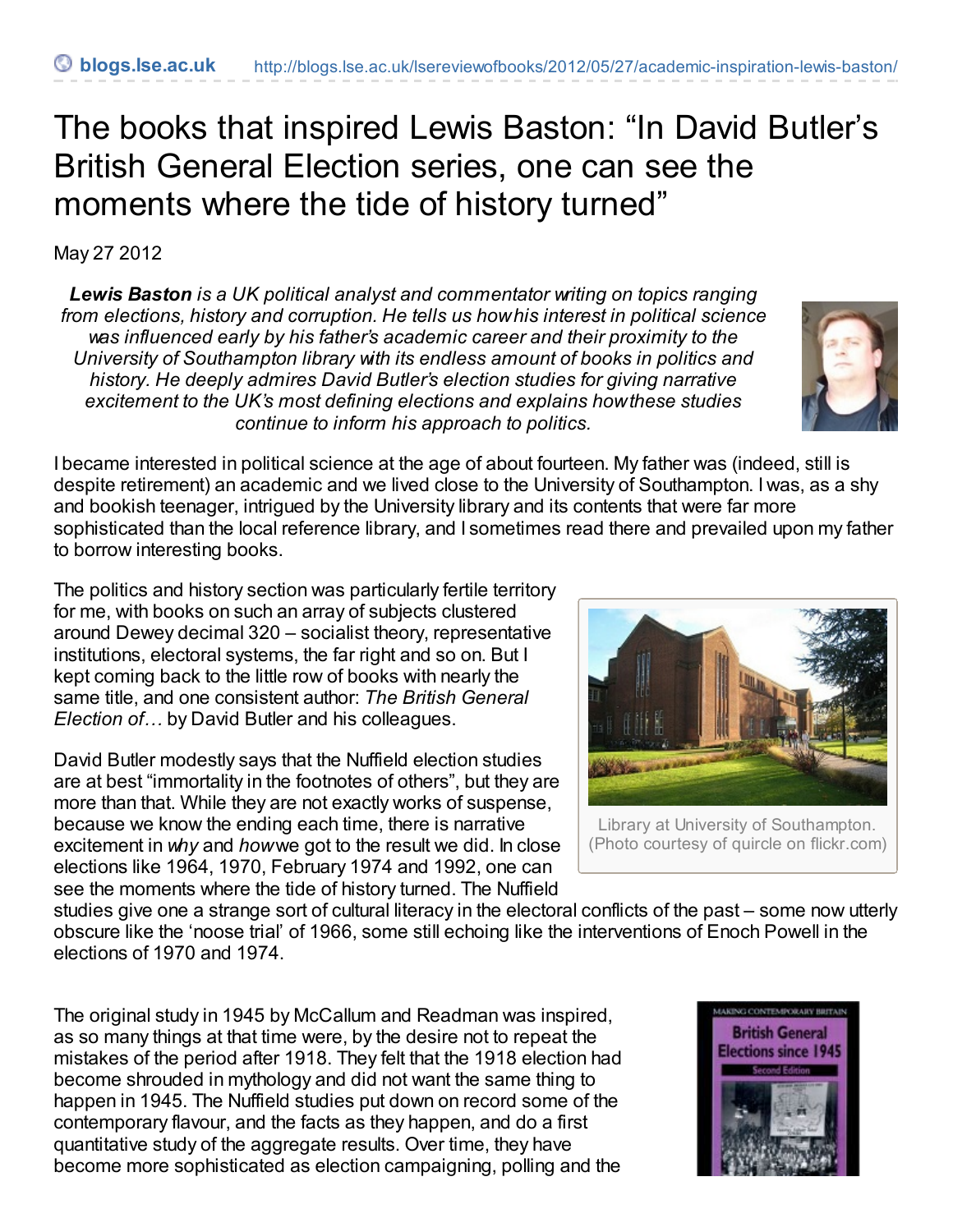discipline of political science have become more sophisticated, and as the authors have become privy to more and more information from the key players. But they are still fulfilling the purpose of the 1945 study – to be the second draft of electoral history, close enough to see it as contemporaries saw it but removed from the heat and partiality of day to day journalism.

The Nuffield studies have not killed off the phenomenon of people talking nonsense about the events, results and meaning of elections, but they have drastically reduced the amount of nonsense uttered, and that is a considerable achievement for any programme of academic work. The series remains in good hands, with Dennis Kavanagh and Phil Cowley producing a splendid work about the 2010 election.

My choices of where to study were influenced by my reading, and I had the great good fortune to meet and study under two people whose writing I had admired. I applied to Magdalen College Oxford because I admired the work of R.W. Johnson: particularly *The Long March of the French Left*, a Butlerite work in many ways, but also his journalism – Iremember a *NewStatesman* piece about Stroud in the 1980s which was probably the first serious work on the British Green Party. Then I went to Nuffield College Oxford and had the privilege of studying under David Butler during an election campaign in 1992 and helping him and Martin Westlake with their book on the 1994 European election.

I also spent some happy times in the mid-1990s organising the archive of David's papers, with the help of my then wife Karen Baston. David and his coauthors and occasional helpers had conducted a large number of off the

record background interviews for the books since 1964, and the notes to these are a fascinating insight into history as it unfolded. It was a further peek behind the curtain, which I had first raised by reading the Nuffield election studies, at what Britain was like at these crucial lock gates of history. I admired David and his colleagues' ability to command the confidence of people from different sides of politics, to synthesise the information that came to them in ever increasing quantity and quality, and to be fair without abandoning their own judgement. The example still inspires me.

Iremain a proud and unrepentant Butlerite in my own writing. I have great respect for the rigour that quantitative and statistical methods have introduced into political science, but I have taken from Butler the feeling that quite basic aggregate numbers (polls and election results) and simple measures (swing, vote share, correlation) can still say interesting things to specialist and general audiences alike. I like writing for newspapers and appearing on television, and feel that these are valid and useful things to do, in part because David showed that this is true. Blogging is a modern-day extension of that mission.

Paradoxically, my current semi-detached academic status is